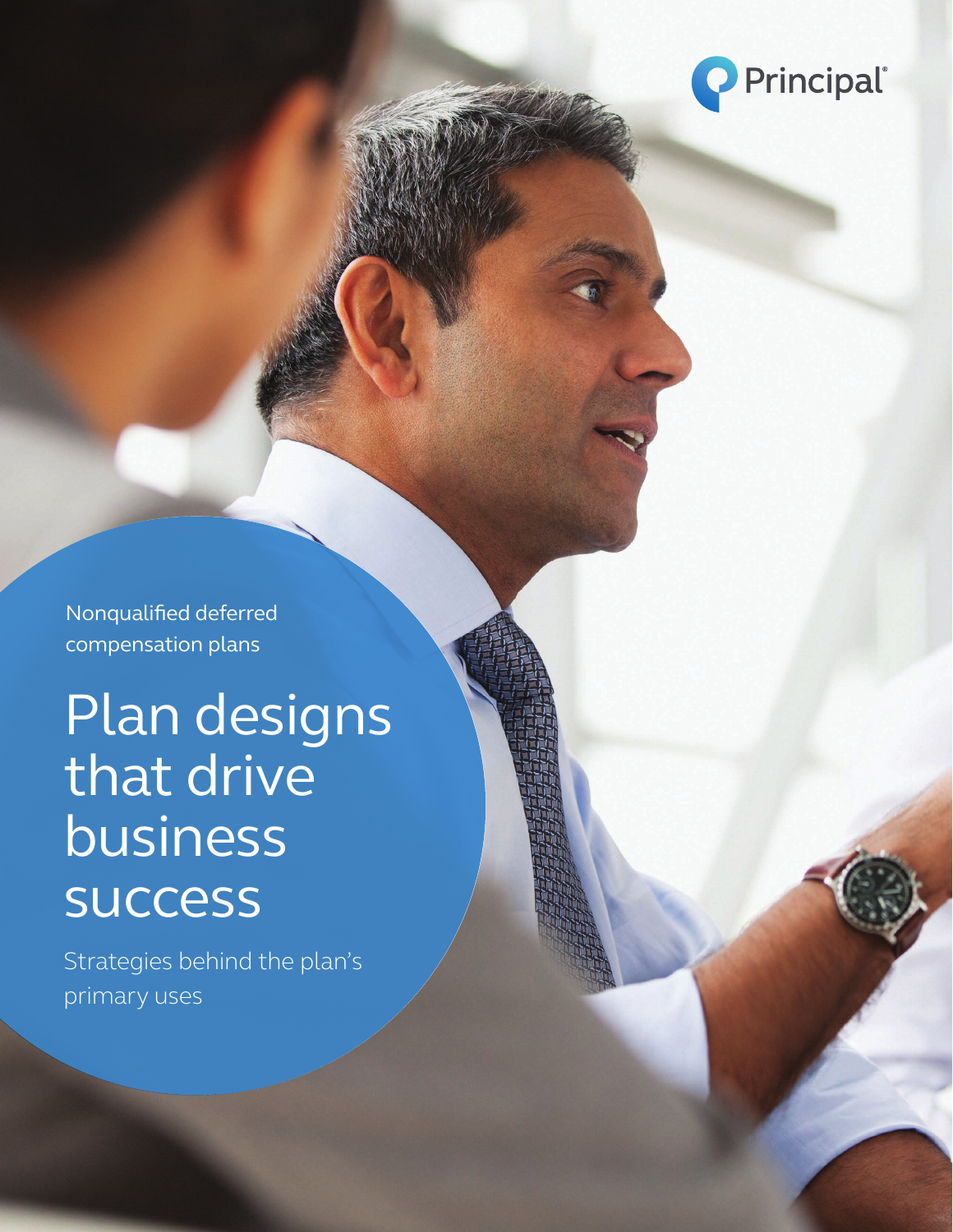### A versatile tool that helps enhance your benefits package, and so much more

A nonqualified deferred compensation plan gives you options and flexibility to drive progress toward many types of organizational goals and strategies that impact your success.

First, take a look at the primary business needs that many plan sponsors want to solve. Then keep reading to see how the flexibility in plan design can be used to implement a deferred comp solution tailored to your specific business drivers and strategies.

### **Primary business needs**



### **Help key employees save more**

Qualified plans are a great start in saving for retirement, but they have limits and coverage testing requirements that cause problems for highly compensated employees. They don't allow them to defer the same percentage of income as other employees, limit incentive choices and flexibility, contribute to 401(k) participation testing, and possibly even result in contribution refunds. A deferred comp solution offers a supplemental savings approach.



### **Give key employees more control over the timing of benefit payments (and taxes)**

For high earners or those with fluctuating income, their tax rate is an important component in their financial planning. With more control over when they get paid, they could manage taxation timing, save for big moments and be more strategic to meet retirement and other savings goals.



**Support efforts to recruit, reward, retain and help key employees retire** To attract, keep and reward key employees, sometimes you need something more than your competitive benefits package. Having a flexible component can help ensure your top talent remains committed to you – and not the competition.



### **Imitate employee ownership and transition platforms**

It's easy to envy the vested interest achieved with formal employee ownership scenarios. But that isn't always the best option. Imitating shares for purchase or an insider transition plan can create an ownership experience without dilution or premature decisions.

Let's take a look at how a deferred comp plan could be designed to address these four primary business needs.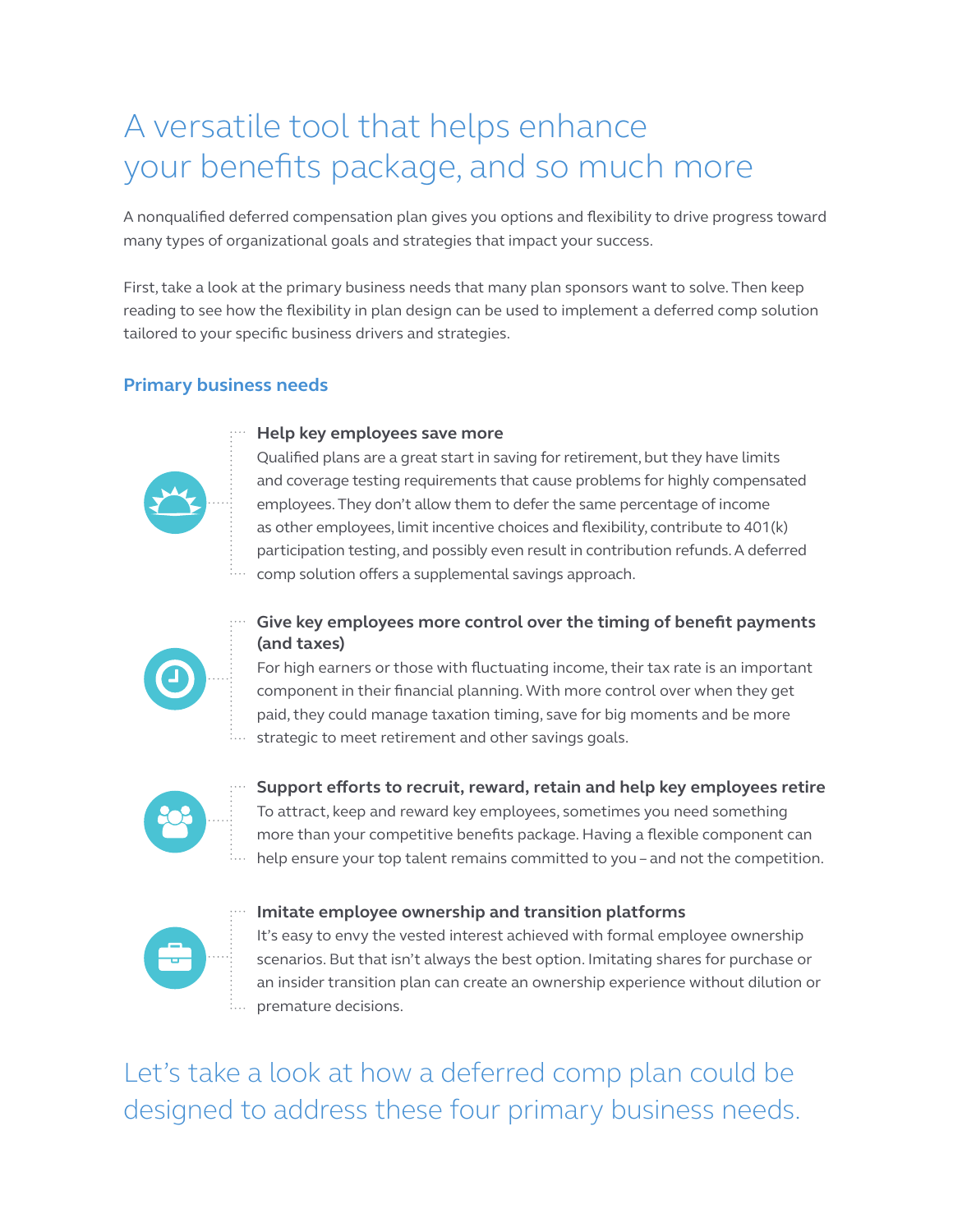# Bridge employee's retirement gap

Deferred comp plans offer a secondary pre-tax savings account that can be used to bridge the retirement savings gap that often burdens highly-compensated employees. Not only can participants set aside more income for retirement, but this plan gives you another way to reward them, too. If your contributions are held back by qualified plan limits or risk of failing nondiscrimination and coverage testing, you can contribute additional savings to a deferred comp plan.

Customize your plan by setting deferral limits (if any), employer contribution amounts and vesting schedules to fit your need. You can also do this for various participant tiers. You ultimately choose who to reward and how much, without worrying about the testing and compliance concerns that come with qualified plans.



This information is from the Principal Financial Group® Replacement Ratio Calculator with source information from the Annual Statistical Supplements to the Social Security Bulletin (www.ssa.gov). It is intended to demonstrate the potential impact of Social Security and 401(k) plan benefits at various income levels. For more information on your individual circumstances, please speak with your financial or tax professional. ©2016 Principal Financial Services, Inc.

### **Expected retirement income by deferred comp plan participants**



of participants anticipate the plan will provide **10–24%1**

1 2017 Principal Trends in Nonqualified Deferred Compensation report.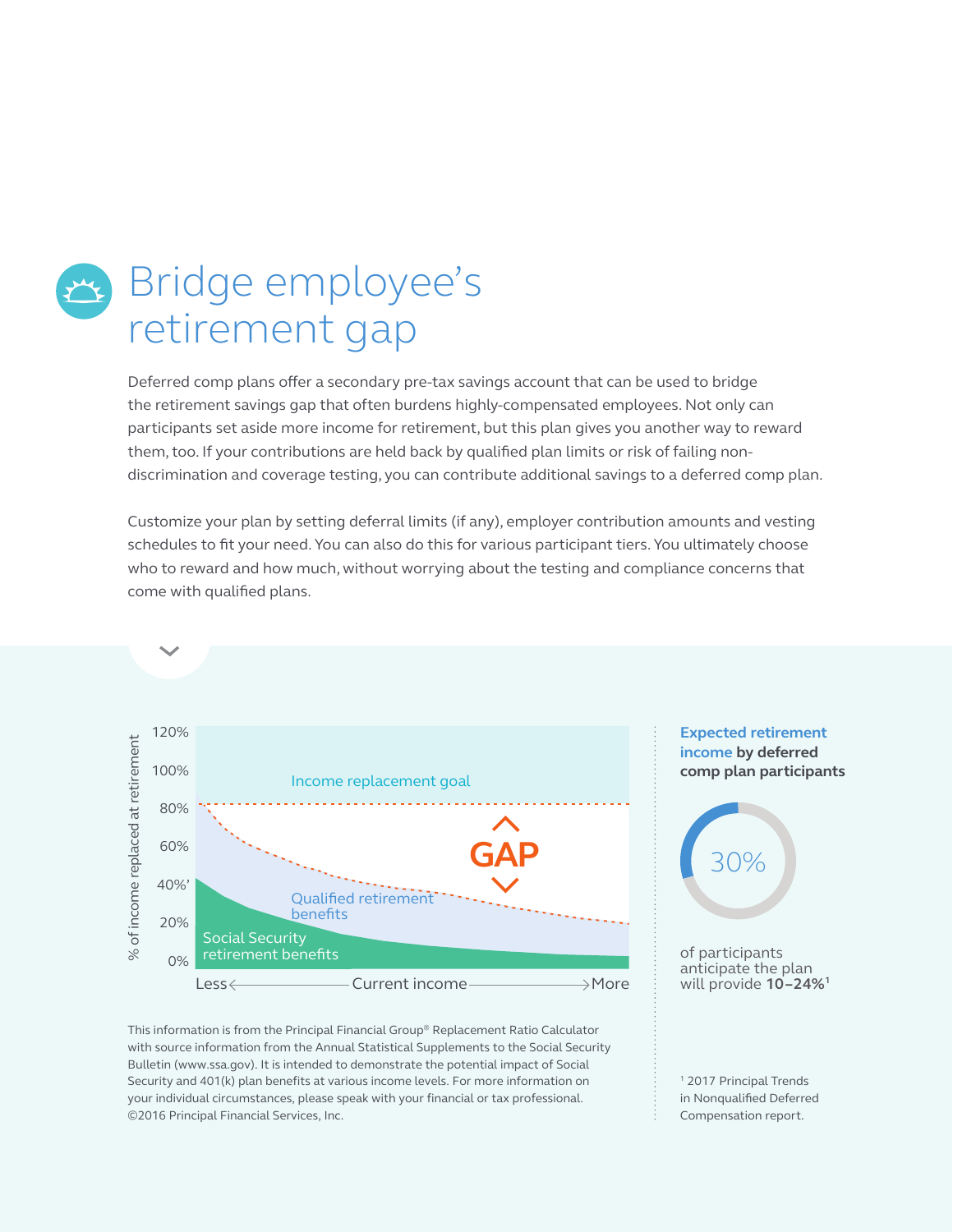# **O** Manage the timing of income and taxes

Deferred comp plans can be designed to give employees more strategic control over when their benefits are paid to meet their objectives and timing needs. And since taxes are due when benefits are received, they also have some control over taxation timing.

This flexibility gives them a plan that better fits their financial goals. You can set parameters around options like multiple savings accounts, getting paid while still working or in retirement, lump sum or installment payments, delaying payouts, and investment risk – all at the individual account level.

**As shown in the example scenario below, this kind of flexibility in plan design could allow participants to:**

- > Coordinate with other retirement income sources
- > Lower overall tax rates
- > Fund life's big events

|                                                                                                    | Income and deferral elections             | <b>Objectives</b>                                                                       |  | <b>Tax strategy</b>                                                                                                        |                                        |  |
|----------------------------------------------------------------------------------------------------|-------------------------------------------|-----------------------------------------------------------------------------------------|--|----------------------------------------------------------------------------------------------------------------------------|----------------------------------------|--|
| • 10% of \$120,000 base pay (\$12,000)<br>• 50% of \$40,000 bonus (\$20,000)<br>• Total: $$32,000$ |                                           | • Provide college money for<br>two kids<br>• Purchase second home<br>• Build retirement |  | • Lower income when marginal<br>tax rates might be higher<br>• Take distribution when effective<br>tax rate might be lower |                                        |  |
| 20%<br>Mary's college                                                                              | 20%<br>Michael's college                  | 20%<br><b>Beach house</b>                                                               |  | 10%<br><b>Retirement</b>                                                                                                   | 30%<br><b>Retirement</b>               |  |
| \$6,400<br><b>July 2020</b><br>4 payments                                                          | \$6,400<br><b>July 2024</b><br>4 payments | \$6,400<br><b>Jan 2028</b><br>1 payment                                                 |  | \$3,200<br><b>Retire</b><br>1 payment                                                                                      | \$9,600<br><b>Retire</b><br>5 payments |  |
| <b>Conservative</b><br>portfolio                                                                   | <b>Moderate</b><br>portfolio              | <b>Moderate</b><br>portfolio                                                            |  | <b>Aggressive</b><br><b>Aggressive</b><br>portfolio<br>portfolio                                                           |                                        |  |

This is a hypothetical example to illustrate how multiple savings accounts work within a nonqualified deferred compensation plan. It is intended to be educational in nature and not intended to be taken as a recommendation.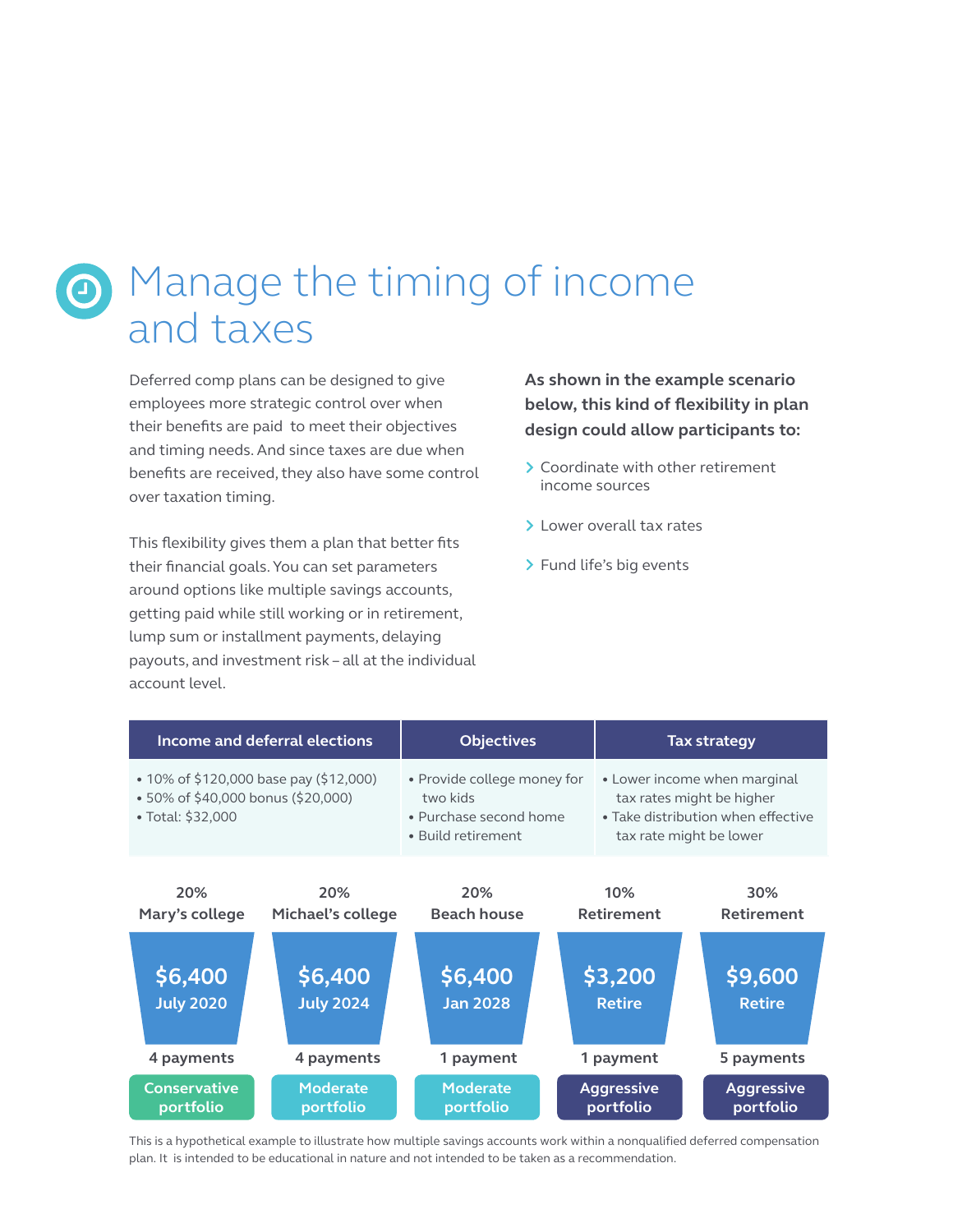# Recruit, retain, reward and retire key employees

Flexible options in deferred comp plans allow you to give back to your key employees, whose leadership and expertise are hard to match – and hard to find. This boost in your benefits package can even be flexible enough to cater to different stages of employee management, as well as the different ways your top talent is motivated.



If key employees are offered a unique benefit…it ties them to the company that much more.

– Dan Kowalczyk, retired business executive, nonqualified plan participant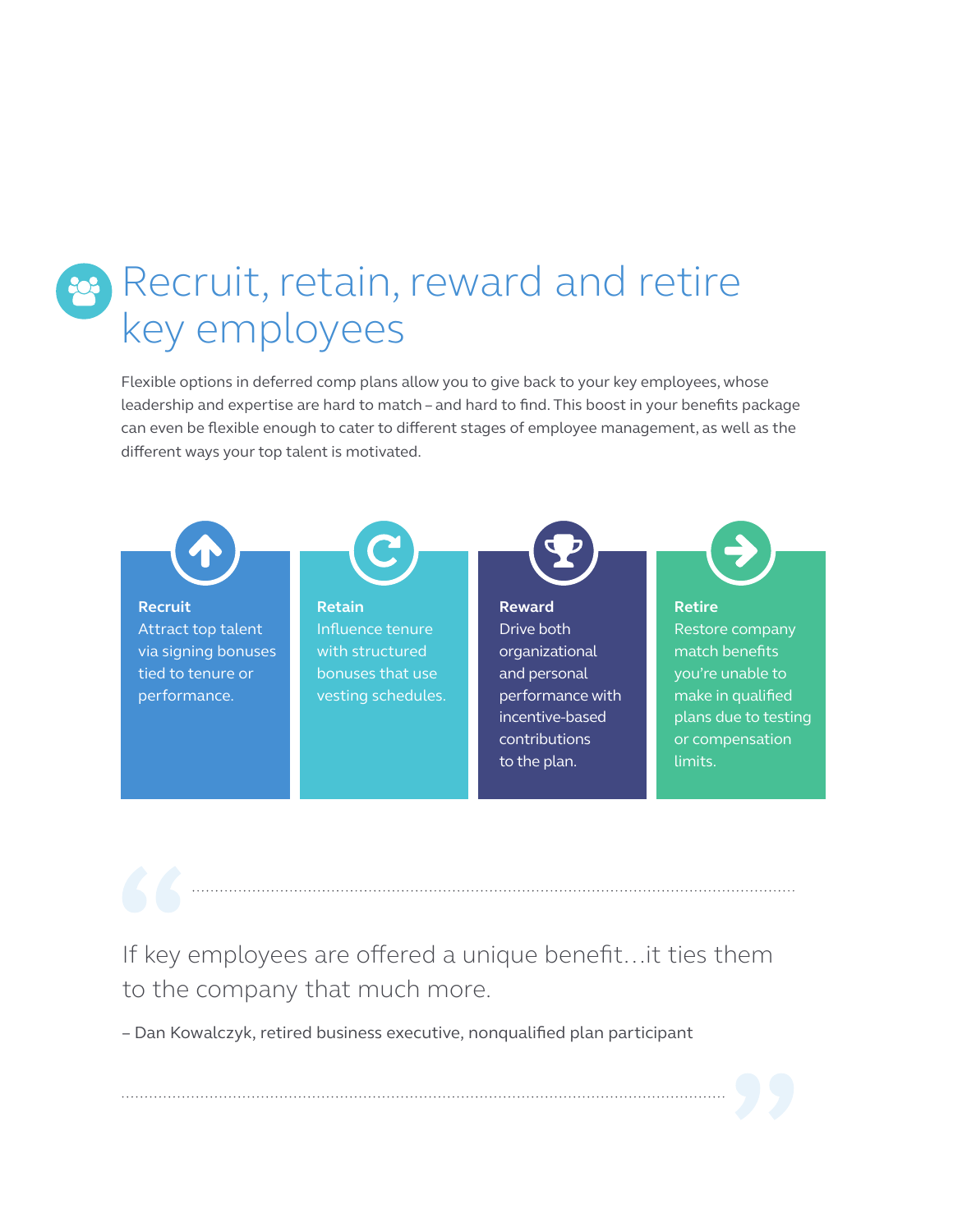# Create an ownership experience

Deferred comp plans can be a valuable tool in mimicking an ownership experience without the formality that can get in the way of the value you want to capture. Plans can be designed to create a performance-driven shares scenario, a transition plan for successors or something else that suits your business needs.

#### **Performance-driven shares**

Employers have the option of using employer contributions or phantom shares to incent employee performance. Similar to shares of stock, employers can customize contribution and vesting schedules measured by phantom stock values. With this compensation management strategy, the employee is given phantom shares that increase and decrease based on the valuation of the company, as shown in the example. But you aren't subject to the dilution that comes from actual equity grants. Or, employers can simply set up contributions based on company profitability.

### **Transition planning**

Give possible future owners of the company a way to purchase the business, without limiting your options. You can contribute to a potential future owner's account and establish the vesting and distribution to occur based on the sale of the company as shown in the example. If you're unsure how the sale will happen, that's ok. You can build in various circumstances.

| Company                                                                                   | Formula                                                                           |  |  |
|-------------------------------------------------------------------------------------------|-----------------------------------------------------------------------------------|--|--|
| Contributes to plan or provides<br>phantom stock shares to<br>participating key employees | Number of phantom shares or<br>contributions determined by<br>annual gross profit |  |  |
| Value                                                                                     | <b>Vesting</b>                                                                    |  |  |
| Declared by board annually                                                                | 20% per year based on                                                             |  |  |

| Sale of<br><b>business</b> | <b>Vesting</b><br>event        | <b>Vesting</b>                                                                    |
|----------------------------|--------------------------------|-----------------------------------------------------------------------------------|
| Sale to insiders           | Change<br>in control           | Account vests and distributes<br>to executives and is used to<br>execute purchase |
| Sale to<br>outsiders       | Set duration<br>after the sale | Account vests and distributes<br>to executives as reward for years<br>of service  |
| None                       | Retirement                     | Optional triggering event can<br>be retirement                                    |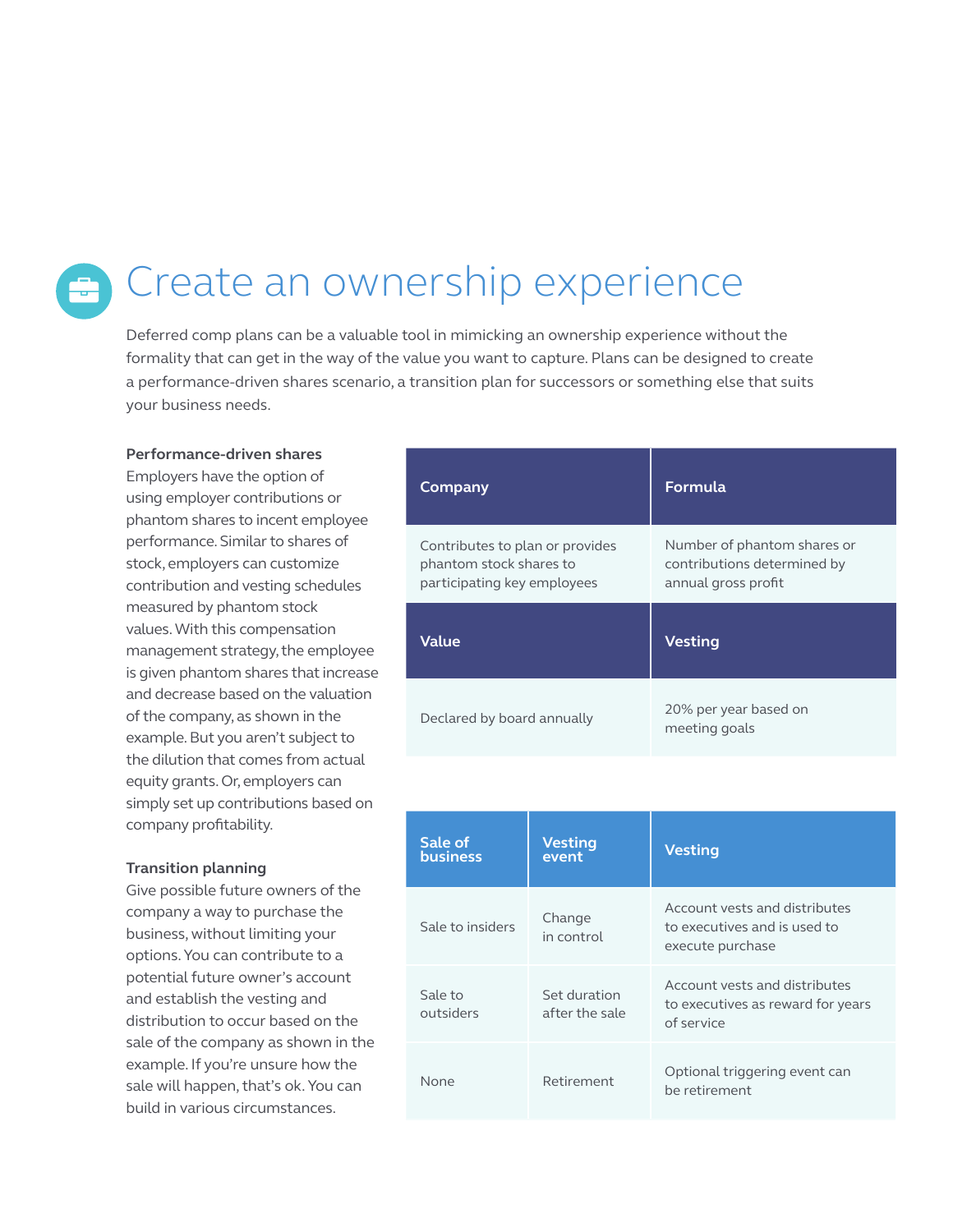

### So many options with widespread benefits

No matter what role a deferred comp plan plays in your overall strategy, it offers some universal benefits that both you and your employees can enjoy.

#### **Benefits for your key employees:**

- Take advantage of pre-tax deferrals, taxdeferred growth and compounded earnings
- Defer up to 100% of compensation to meet savings goals
- Design a personalized investment strategy
- Enjoy flexibility and take payouts from the plan without the same age restrictions as 401(k) plans

#### **Benefits for you:**

- Make optional company contributions
- Restore 401(k) plan contributions limited by IRS testing
- Easily administer with no discrimination testing, minimum participation or Form 5500 filing, if set up properly by the employer

### **An industry leader in your corner**

Our history speaks for itself. We've been providing deferred comp plans for more than 25 years, and have over 75 years of retirement plan experience. We're the No. 1 provider of deferred comp plans<sup>2</sup> and a leading provider of defined contribution plans $^3$ .

<sup>&</sup>lt;sup>2</sup> Based on total number of NQDC plans, PLANSPONSOR 2015 NQDC Buyer's Guide.

<sup>&</sup>lt;sup>3</sup> Based on number of Recordkeeping plans, PLANSPONSOR Recordkeeping Survey, June 2016.